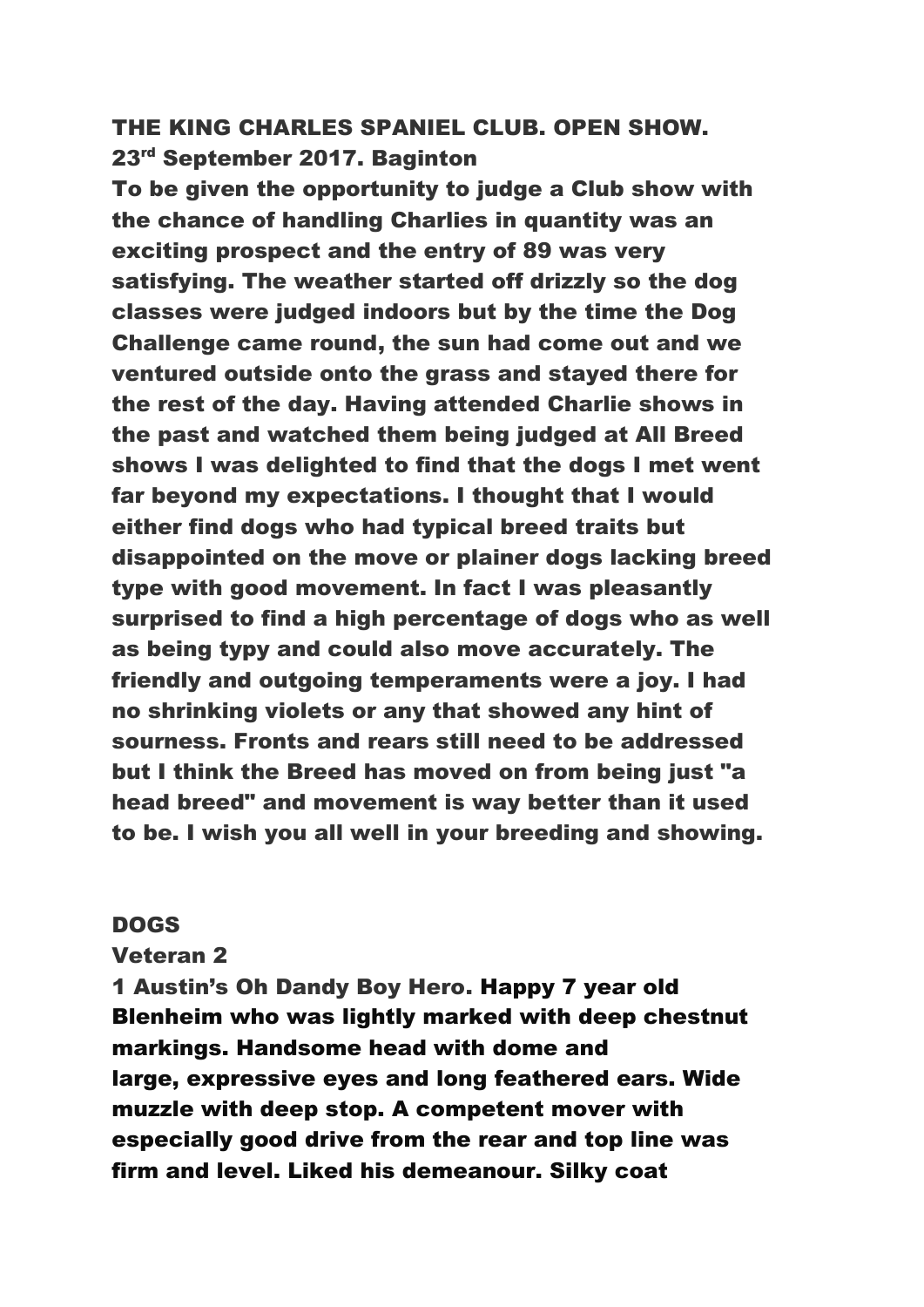# presented in nice condition. He had style and plenty of swagger just a tad rangy.

2 Austin's Baldragon Hooray Henley

#### Minor Puppy 1

1 French & Traynor's Mitapip Elusive Ruby. I liked this little guy. He stood alone but was quite taken with him and feel he has lots of potential. Eye catching 6 month ruby whose colouring was a radiant, rich red complimented by dense nose and eye pigment. Felt good on the table with neatly made body, and short couplings. Willing mover who was good in both directions and showed a well-balanced outline in side profile. Ample domed skull and gentle face with nicely placed ears. Liked his size.

# Puppy 2 (1)

1 Gillhespy's Lorphil Lost Treasure. Good looking tricolour dog. 11 months old, so nearing the end of his puppy classes, but on today's performance should make the transition into Junior with ease. He was the only one in this class but went on to win Novice and left such a good impression that it stayed with me to the end of the day. Attractive coat markings with black and white well-spaced and rich tan. Good rise to skull, and ears were set low accentuating the required dome. Handsome, open faced features with good cushioning. Large, dark eyes that sparkled. Short backed and cobby. He stood happily displaying a balanced outline with firm top line and attractive tail set. Very composed on the move and had good accuracy both coming and going. Am sure he will rise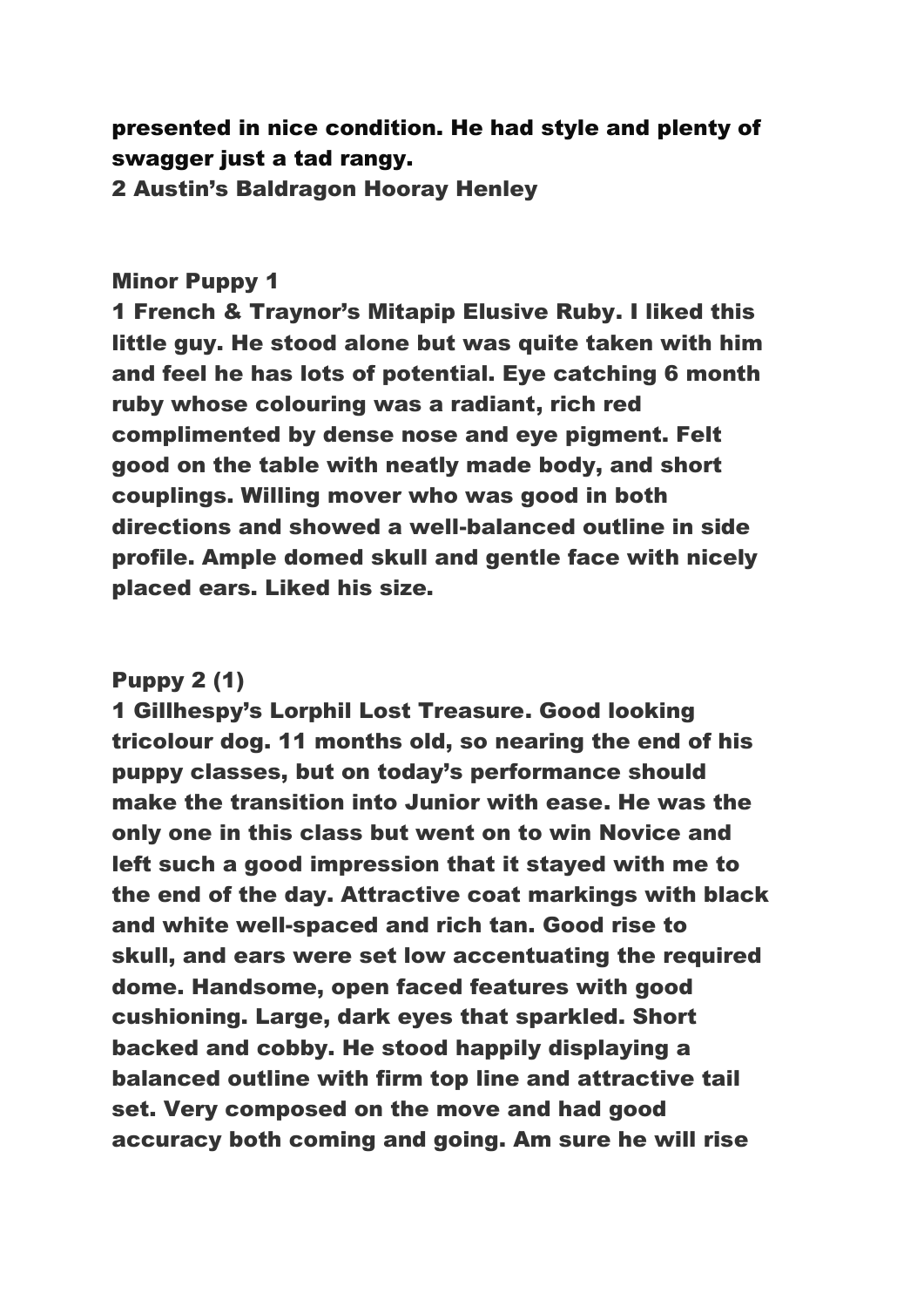to the top. BEST PUPPY IN SHOW and RESERVE BEST DOG

#### Junior 2 (1)

1 Pennington's Chacombe Royal Monarc. 13 months old Blenheim who has just left the puppy classes behind. A handsome boy with such a soft expression. Domed skull with appropriate nose placement and amiable, dark eyes. Quite mature and was well conditioned with plenty of substance. and well sprung ribs. His well broken coat was rich chestnut and white and in pristine presentation. A size up than I was looking for but he had adequate neck, decent shoulders and well-turned stifles. He could move but decided it was going to be on his terms, so only saw glimpses. Decidedly wilful. Quite an endearing trait but perhaps not for his owner!

Novice 5 (1)

- 1 Lorphil Lost Treasure.
- 2 Leech's Khandro Something Tells Me
- 3 Austin's Dragonheart Winter Morning
- 4 Constable's Mitapip Rich Ruby

#### Graduate 5

1 Mallows' X-Jewel Od Dvou Orechu Binglui (Cz Imp). Black/Tan wild child who won despite his attempts not to. A really handsome boy with outgoing personality that needs to be handled to appreciate his qualities. On the table he was satisfying with a wellbalanced body, cobby and compact. Broad domed head, masculine yet gentle in outlook. Nice low set ears. Round, dark eyes full of animation. Loved his dense black and bright rich tan colourings and his coat shone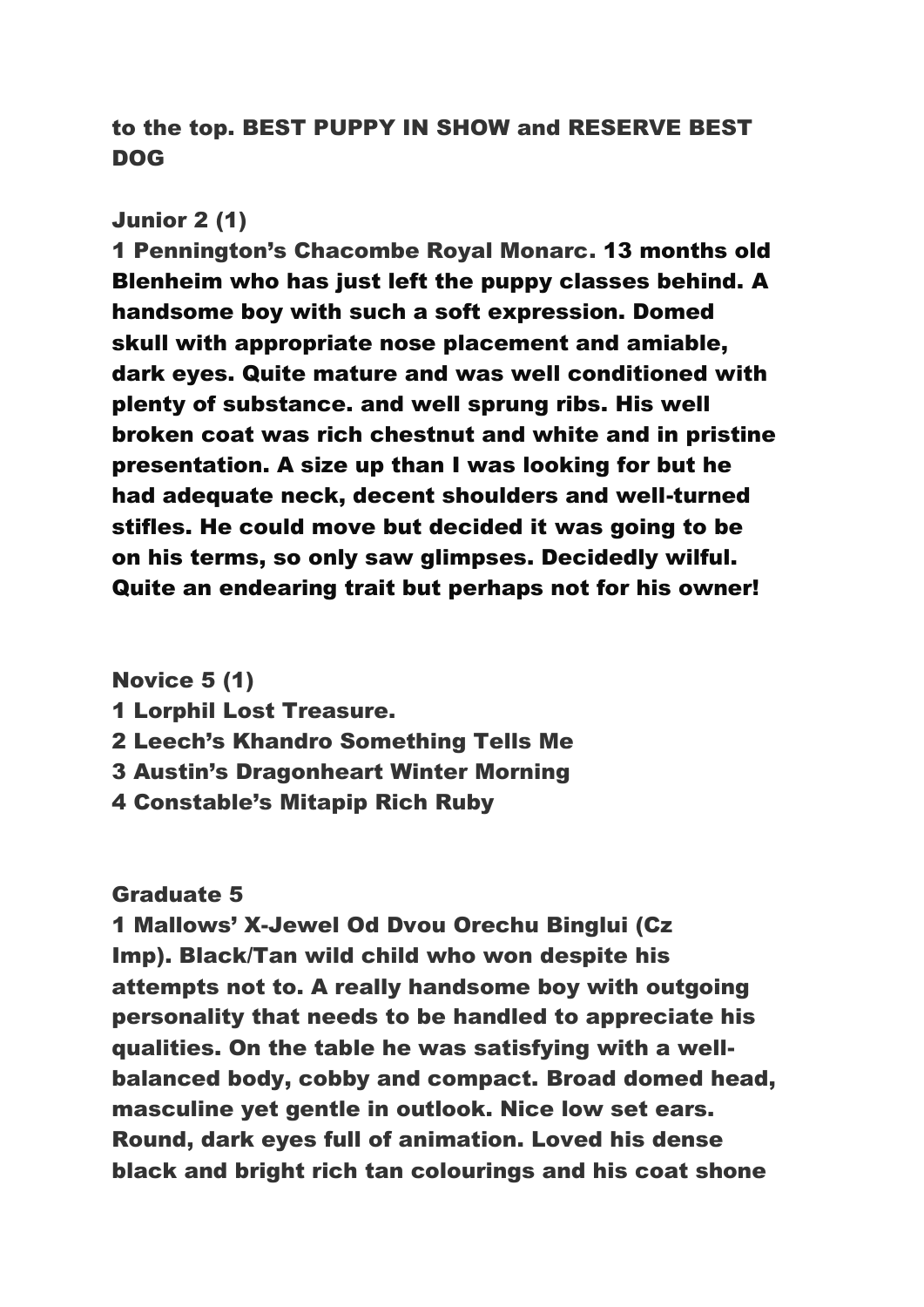with wellbeing. Such exuberance requires channelling to advantage and he gave his owner a hard time, especially in action, but convinced me he was deserving.

- 2 Rushton's Justacharma He Is So Magic at Tiflin
- 3 Smith's Justacharma One So Magic
- 4 Toner's Headra's Inspiration At Halbinsel
- 5 Austin's Dragonheart Full Breeze

Post Graduate 7 (2)

1 Coupland's Tucherish Guilty Verdict. Small and neatly made tricolour size was the deciding factor over another appealing tri who stood second. Catches the eye on first glance with his cosmetically appealing markings and on closer inspection has great appeal in head. Round dark eyes, correct dome and good nose placement. Liked the way he went around the ring with proud head carriage and a firm top line. A well balanced dog. A little loose in the rear but his virtues far outweighed this shortcoming.

2 Smith's Justacharma Magic Is Here

- 3 Salguero's Rivermoor Minstrel
- 4 Austin's Dragonheart Of Winter
- 5 Arundel & Brown's Browdel Teddy Edward

# Limit 7 (1)

1 Mochrie's Downsbank Kismet. Seriously considered this 3 year old tri boy for one of the major awards. Liked so much about him. Striking to look at and his coat was the correct silky texture with rich tan colouring that complimented his black and white markings. Spot on for size. Head was dreamy with characteristic dome, good nose and ear placement and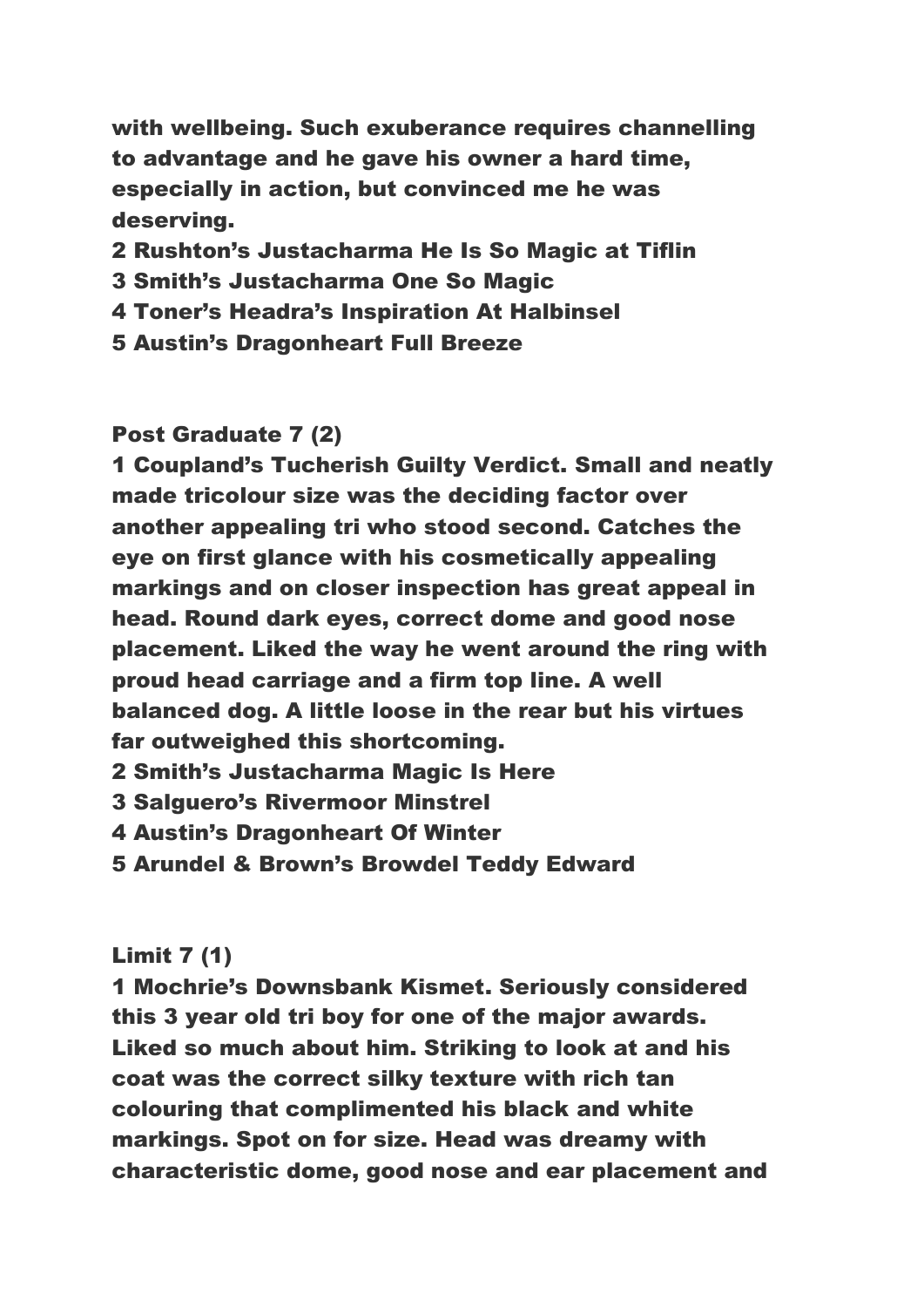gentle, dark eyes. Short backed with good bone and neck, shoulders, top line and tail all combined to give a clean, fluid outline. Could be more convincing going away but thought him a top quality exhibit.

- 2 Jackson's Amantra Treasury
- 3 Clark's Stonepit Super Sydney For Poltomic
- 4 Willey's Pennema Picasso
- 5 Melville's Amantra Tiberius

# Open 4 (1)

1 Jackson's Ch Amantra Regal Duke At three years old this stylish Tricolour was shown in full adult coat and looked quite the pin up. Handsome and glamorous. Nicely domed skull framed by long low set well feathered ears. Nose placement was very good and dark eyes and a neat mouth finish, all added up to a super headpiece. Good legs and feet with wide chest and barrel ribs. Splendid neck he carried proudly creating an elegant silhouette and his top line remained firm and level on the move. Especially admired the way he motored around the ring with a free, unrestricted gait and pleasing tail carriage. He showed a cheeky inquisitive demeanour that appealed and it was a pleasure to award him BEST DOG and BEST OPPOSITE SEX

2 Pennington & Ashburn's Chacombe Whats Wanted 3 Maddison's Celxo Charles Dickens Sh CM

# Special Open B/T & Ruby 5 (1)

1 Bailey's Aldoricka Smokey Robinson. Black/tan boy shown in great condition. At 5 years old his straight, black, silky coat shone and his tan points were richly coloured making him very easy on the eye. Not just a pretty face with domed head, dark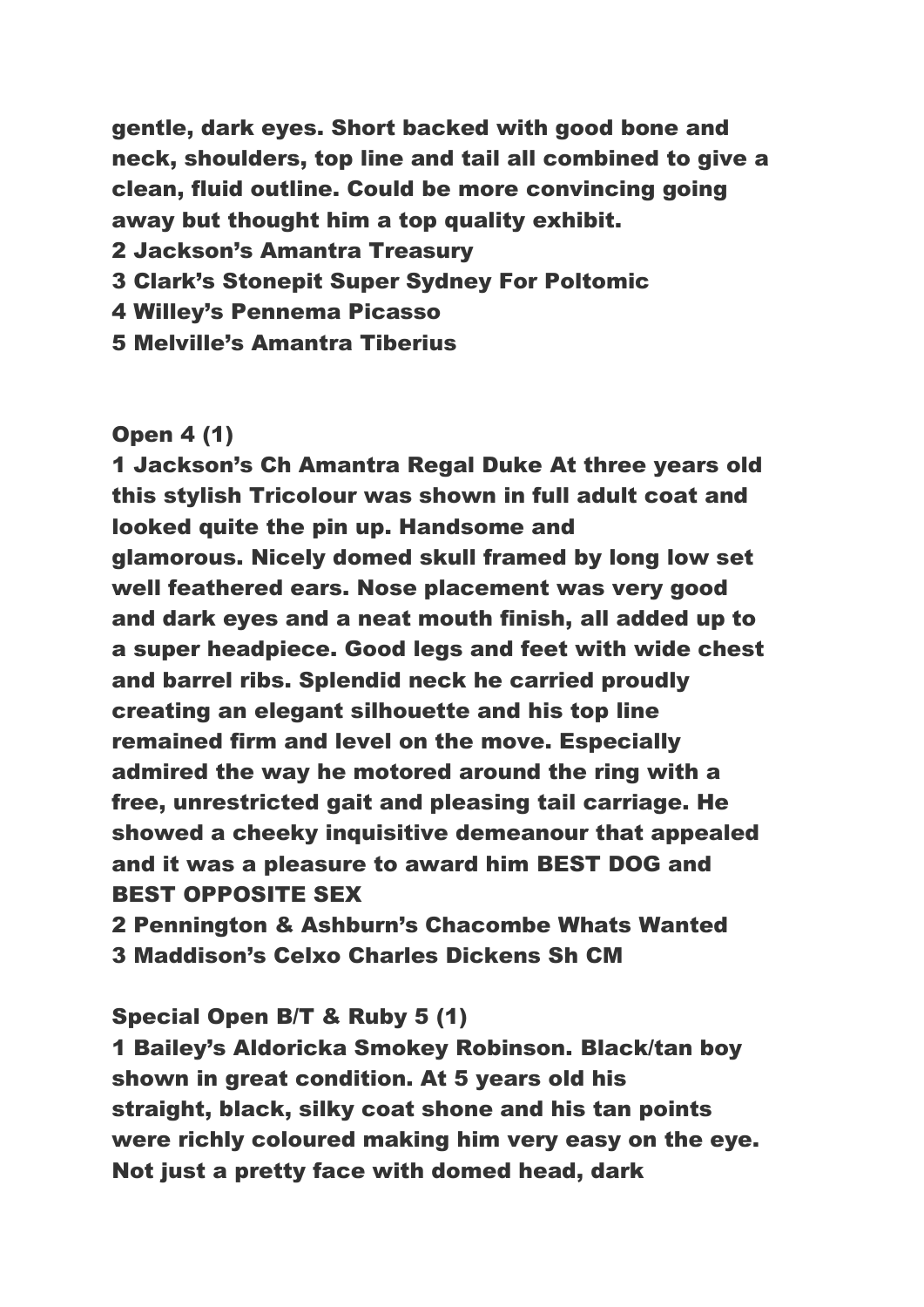expressive eyes, nose well placed and good cushioning, but also scored for size and was satisfying to go over. Good bone and substance. Nice ribcage. Short in back with level top line. Well-turned stifles and muscle tone gave him a tidy rear action. Lots to admire.

- 2 Smith's Alambra Here Is Magic For Justacharma
- 3 Mitapip Rich Ruby
- 4 Maddison's Mitapip Midnight Marauder

Special Open Tri & Blenheim 4 (1)

1 Jackson's It Ch Amantra Regal Prince. Gentle headed Tricolour with good eyes who displayed the best outline as he circled the ring. Liked his size and he had good bone and ample substance. Glamorous and shown in full coat that was soft and silk like. Has well-turned stifles. Friendly and had plenty of confidence. Just going a tad close behind but has plenty of good points that compensate.

2 Bailey's Aldoricka The Maverick

3 Rivermoor Minstrel

# **BITCHES**

Veteran 6 (1)

1 Dix's Ch Paulian Prudence For Beewye JW. Irresistible tricolour of a high calibre with all the ingredients required. Head had great appeal with feminine expression. Long, well feathered ears framed a lovely face with dark, round eyes and domed skull. Ideal size and substance. Lovely bone matching her size. Well put together which was obvious when she swanked around the ring. Attractively marked with well broken colours and rich tan. No hang ups and she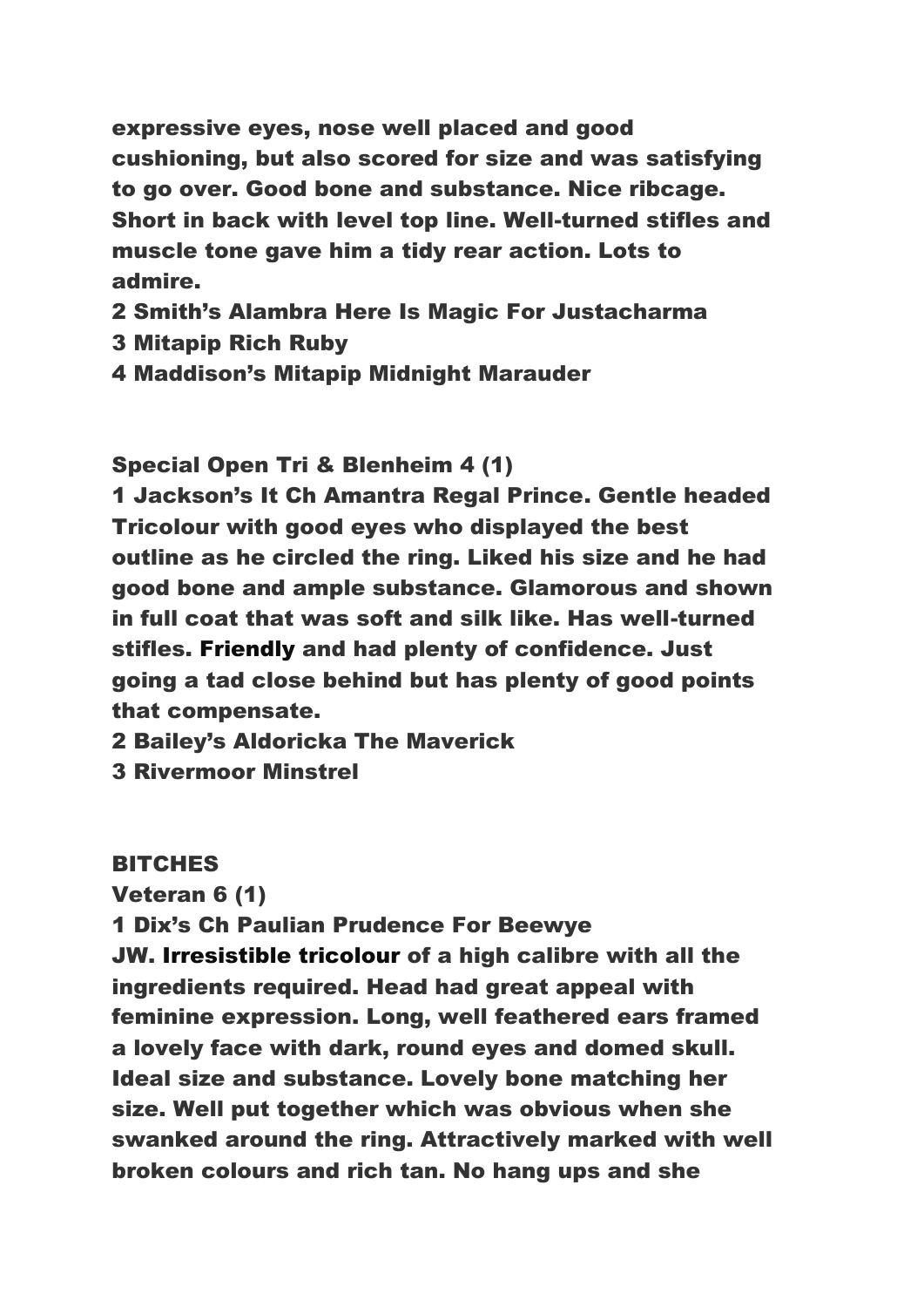showed herself off willingly with a tail that wagged throughout. At 7 and a half, she almost stole the show RESERVE BEST BITCH and BEST VETERAN IN SHOW 2 Goodwin's Ch Maibee Clementine For Lanola ShCM 3 Bailey's Maibee Margot At Aldoricka 4 Stone's Maynorth Fallen From Heaven 5 Leech's Ouzlewell's Carte D'Amour

#### Minor Puppy 6 (1)

1 Constable's Mitapip Kallathea. A ruby baby of 6 months, litter mate to the Minor puppy dog winner and it looks like the whole litter made it to the show! This was the breeder's choice and I liked what I saw. Sweet, feminine face and soft expression and head with dome. The richest of red coats with super black pigmentation in nose and eyes. Short and cobby body and bone matched her frame. Level top line. Looked good on the move and was sound.

- 2 Coupland's Mitapip Renaissance By Tucherish
- 3 Sutherland's Mitapip Raindance
- 4 Jaques Mitapip Truly Scrumptious
- 5 Clarke's Mitapip Sweet Rosey For Poltomic

#### Puppy 2 (1)

1 Bowles-Robinson's Baldragon Hold That Thought. Classy Blenheim full of refinement who won this and the next two classes. Has great clarity and her lightly marked coat with rich chestnut markings was presented in spotless condition. Good ring presence and possesses a sweet temperament and enjoys her time in the ring. Handles well on the table with all parts blending well. From her arched neck, well angled shoulders through a firm back line finishing with a well set on tail she looks balanced. Sweet headed with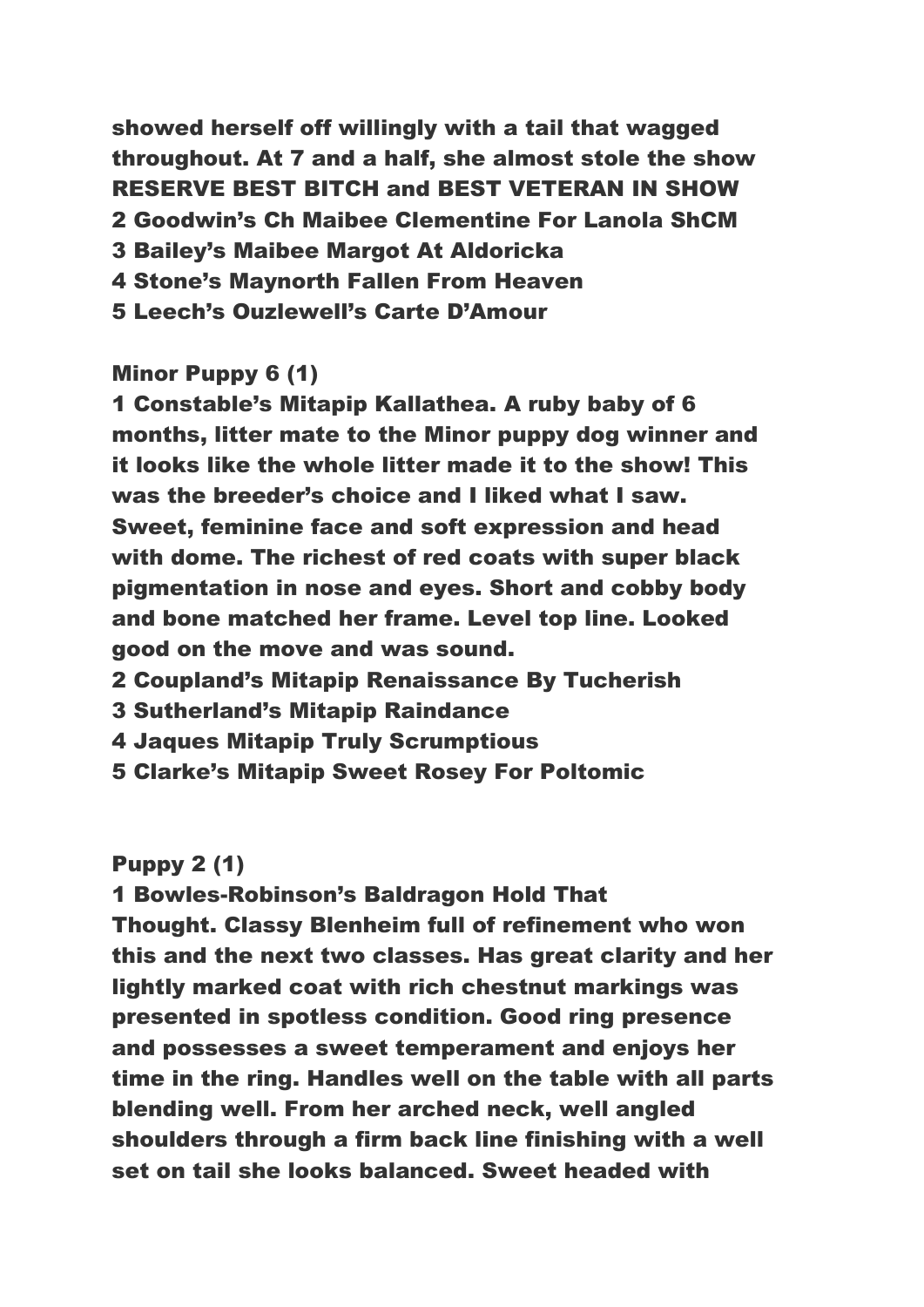required dome, dark eyes and gentle expression. Went well going away just a bit untidy coming towards me. Only 10 months but am sure her quality will take her on to greater things.

#### Junior 5

- 1 Baldragon Hold That Thought
- 2 Austin & Baker's Cofton Dancing Through Life
- 3 Mochrie's Downsbank Vesper
- 4 Champion's Lankcombe Clara-Bow
- 5 Potter's Toyswood Counting Stars

#### Novice 5

- 1 Baldragon Hold That Thought
- 2 Cofton Dancing Through Life
- 3 Coupland's Tucherish Adieu Tristesse
- 4 Constable's Mitapip Sunrise Ruby
- 5 Lankcombe Clara-Bow

#### Graduate 2

1 Cofton Dancing Through Life. After coming a good second in the last two classes I was pleased to be able to reward this delightful tricolour, as the more I saw of her the more I liked. My notes are all positive. Cosmetically pleasing with lovely black and white markings and rich tan points. At 13 months, well off for coat. Compact, cobby body with nice neck and shoulders and balanced outline. Appealing expression coming from dark eyes set in domed head with nose placed correctly and firm under jaw. Super personality that showed in her constantly wagging tail. Hope as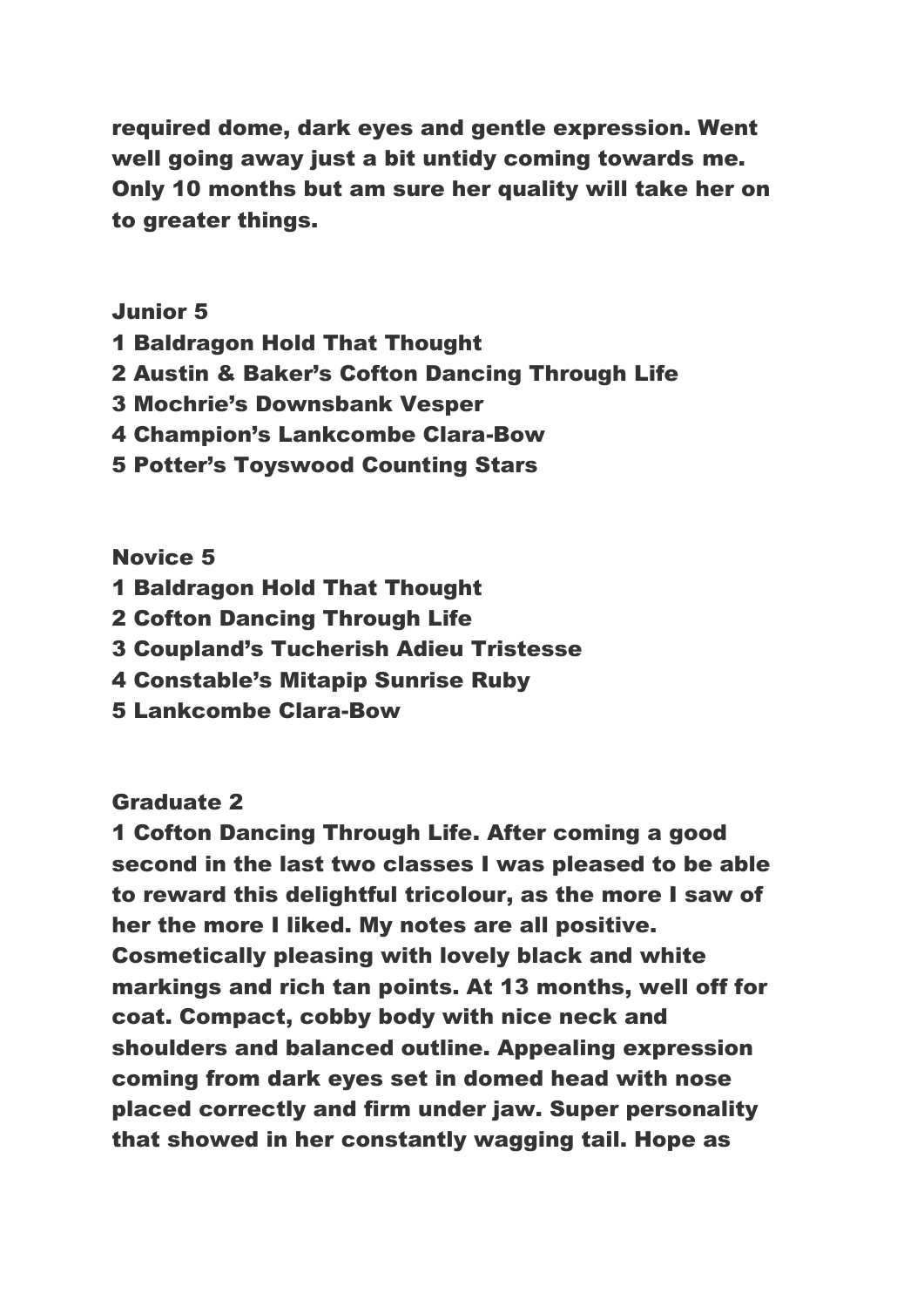she matures that she has the good fortune to reach the top…as I feel she is deserving

2 Rushton's Justacharma She Is So Magic At Tiflin

# Post Graduate 8 (1)

1 Dix's Beewye Penelope Pitstop. 4 year old tricolour with so much to like. Had the pleasure of making her acquaintance two years ago and I see that she is still leading her owner a merry dance. Such a live wire, full of fun with no hang ups. She has her moments of calm when she allows you to enjoy her qualities but you have to be quick. Refined in head with a pretty expression. Ears set low showing off domed skull and her eyes are large, dark and round. Rich tan compliments her markings Scored for size and I liked her reachy neck with well-placed shoulders and firm top line. Has decent construction that affords her the ability to move well, if she chooses. Her charming, serene mother won Best Veteran.

2 Cross' Headra's Pennywise At Alambra

3 Lindley's Justacharma Magic Is For You At Meglind 4 Coupland's Winie Od Dvou Orechu and Tucherish (imp)

5 Rushton's Justacharma Magic Made for Tiflin

# Limit 5 Good class

1 Jackson's Amantra Truffle. The star of the day. Smart little Blenheim who looked a picture in her chestnut and pearly white coat. Absolutely no inhibitions and she showed happily making her easy to assess. Felt good on the table. Super size and ultra feminine in head with all the facial features I was looking for. Neatly made cobby body with adequate bone. Neck, shoulders, top line and tail all combined to give a fluid outline with no lumps or bumps. She went around the ring as if she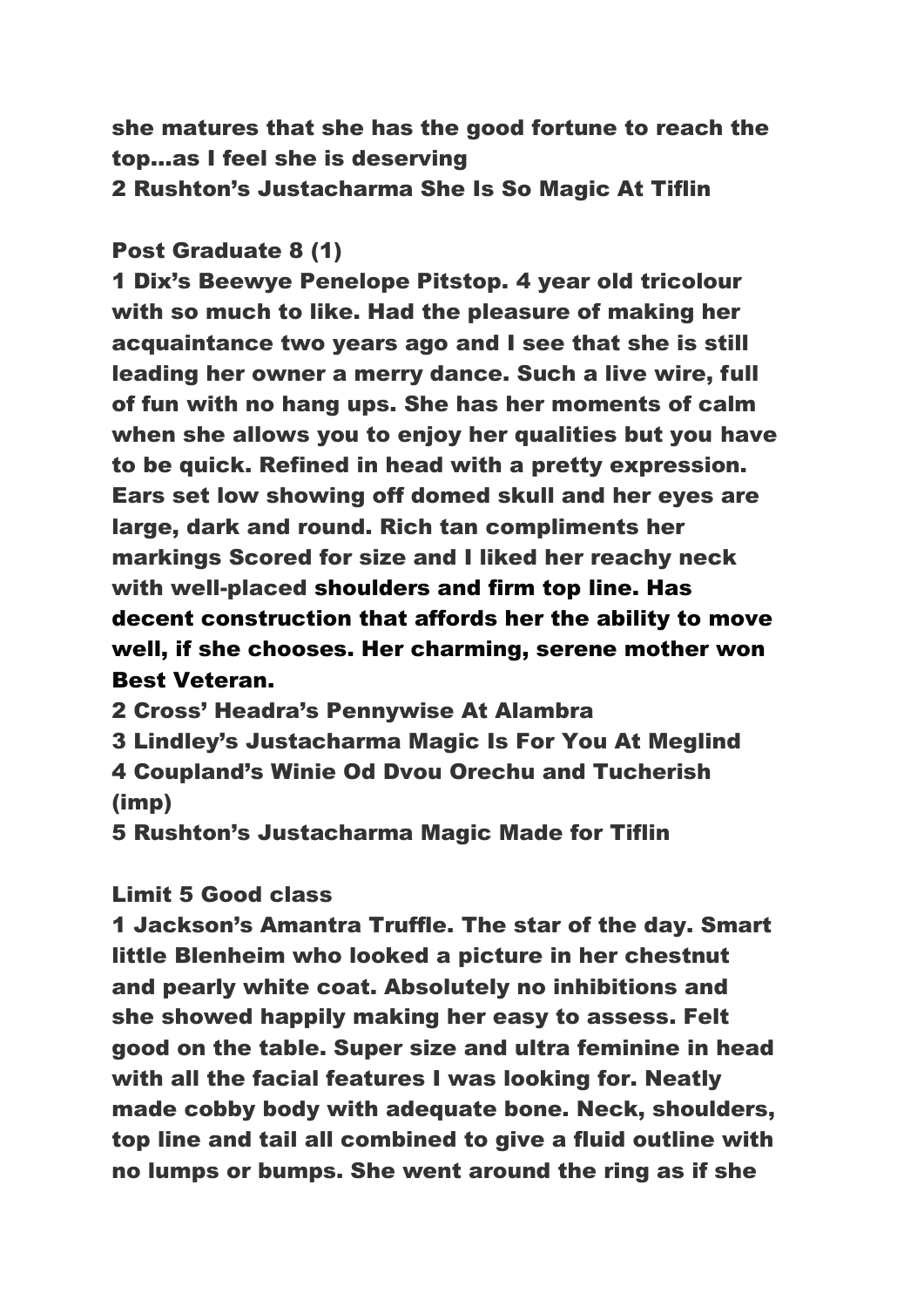owned it and covered the ground accurately both coming and going. She looked good and she knew it. BEST BITCH. With her kennel mate, who took Best Dog, they made a lovely pair and the decision was close but she had "je ne sais quoi", an undefinable quality that took her to BEST IN SHOW 2 Goodwin's Lanola Mademoiselle JW 3 Askins & Kendall's Cofton Winter Time Tale At Headra

4 Austin's Baldragon May Bea Baby

5 Mochrie's Downsbank Tiger Lilly

# Open 2

1 Cross' Headra's Delphine At Alambra. Glamorous tricolour shown in full coat which was straight and silky. Heavily marked with bright rich tan but her solid markings worked in her favour and emphasised her clean outline. Neck, shoulders and firm top line blended well. Dark eyes set in a head that had good cushioning but would like a lower ear set and accompanying dome. A very pretty girl with an engaging personality who at 6 was holding her age well. Skipped soundly around the ring

2 Bailey's Aldoricka Savannah At Peakdowns

# Special Open B/T & Ruby 1

1 Stone's Maynorth Back To Black. Sweet black/tan with a lovely, affectionate disposition. Such a gentle face with large, dark, mellow eyes. Plenty of soft, silky coat that gleamed and she covered the ground in an accurate fashion. Compact and cobby with excellent spring of ribs. At 4 years old was overweight and would look so much better with a streamlined silhouette when